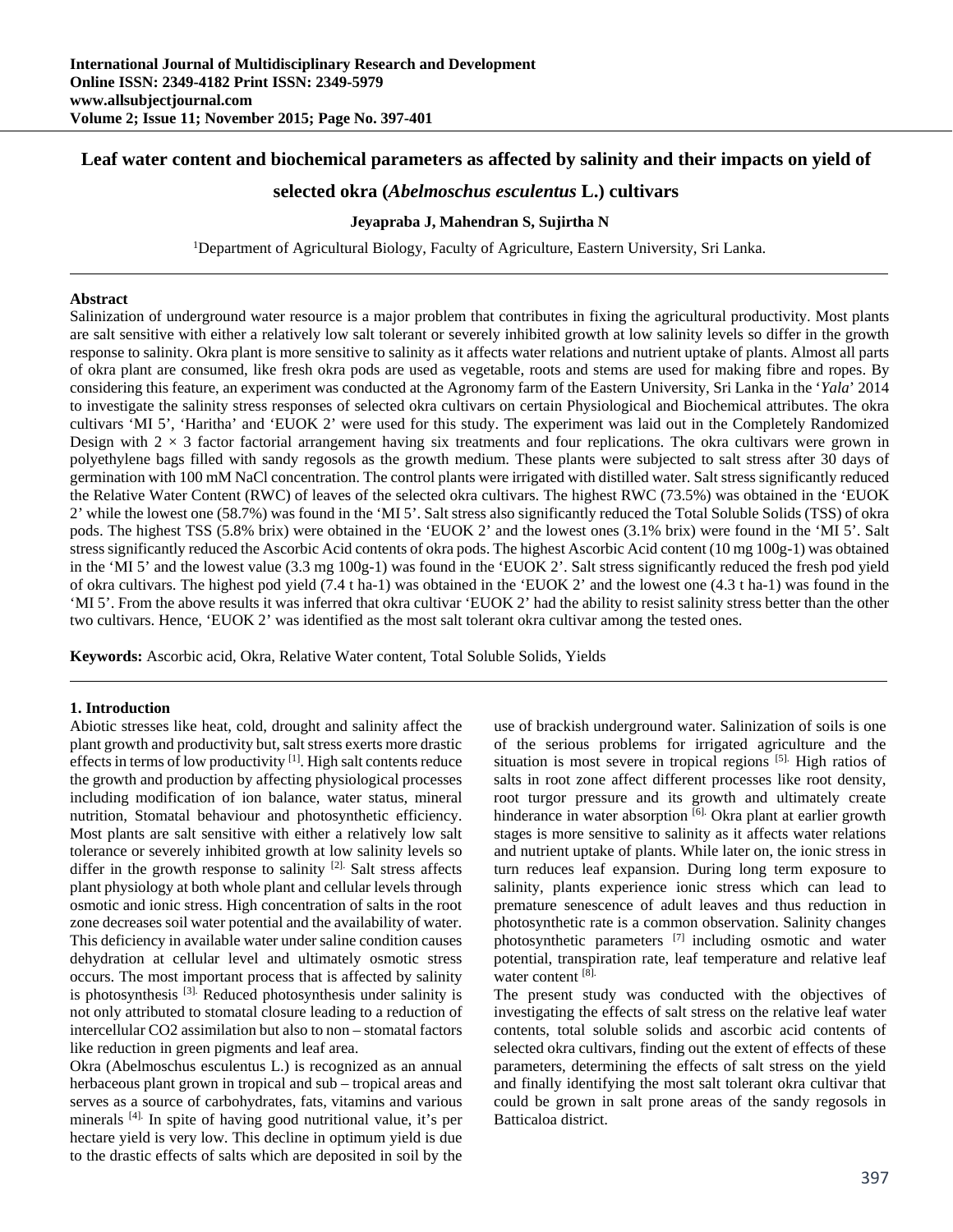#### **2. Materials and methods**

This experiment was conducted at the Agronomy farm of the Eastern University which is located at an elevation of 75 m above mean sea level in the Eastern Province of Sri Lanka. Studies were conducted during the 'Yala' 2014. The climate is warm  $(28 - 32 \text{ °C})$  with an average annual rainfall of 1250 mm. Okra (Abelmoschus esculentus L.) cvs. 'Haritha', 'EUOK 2' and 'MI 5' were used for this study. The seeds were surface sterilized with sodium hypochlorite 0.5% (v/v) for 20 minutes, washed repeatedly with distilled water and were allowed to germinate in polyethylene bags filled with sandy regosols as the growth medium. A number of three seeds per bag were sown initially but, after 15 days of germination, the plants were thinned to one.

Plants were grown in Hoagland nutrient solution<sup>[9]</sup> under non – saline condition for 30 days after germination. Thereafter, the salt treatment was initiated. Sodium chloride was dissolved in distilled water to obtain the concentration of 0 (control) and 100 mM and this solution was applied to create the salinity while Hoagland solution was applied as nutrient medium. The treated plants were grown under saline condition. Irrigation along with half strength Hoagland solution was applied to the selected treatments according to the need of the plants by regularly observing the wetness extent of sand.

The experiment was carried out with six treatments and four replications and the treatments were as follows:

 $T_1$  = 'Haritha' cultivar of okra irrigated with distilled water (Control)

 $T_2$  = 'Haritha' cultivar of okra irrigated with saline water (100 mM NaCl)

 $T_3$  = 'EUOK 2' cultivar of okra irrigated with distilled water (Control)

 $T_4$  = 'EUOK 2' cultivar of okra irrigated with saline water (100) mM NaCl)

 $T_5$  = 'MI 5' cultivar of okra irrigated with distilled water (Control)

 $T_6$  = 'MI 5' cultivar of okra irrigated with saline water (100 mM NaCl)

The experiment was laid out in the Completely Randomized Design with  $2 \times 3$  factor factorial arrangement.

## **2.1. Determination of Relative Water Content**

A number of five leaves representing five plants were randomly collected from each replicate of the treatments. The leaves were cut into discs (10 discs of 1 cm diameter each) and were weighed immediately after plucking to determine the fresh weight (FW). Leaf discs were immersed in distilled water in petri dishes for four hours. The discs were gently wiped with filter papers (Whatmann No.1) to remove the excess water on their surface. These discs were weighed to determine the turgid weight (TW). The samples were oven dried at 80ºC for 24 hours to find out the dry weight (DW). The RWC was calculated using the following formula:

$$
RWC\left(\% \right) = \frac{FW - DW}{TW - DW} \times 100
$$

## **2.2. Determination of Total Soluble Solids (TSS)**

A number of five tender pods representing five plants were randomly collected from each replicate of the treatments and were analyzed for TSS. For measuring the TSS of pod sap, an

indirect method was used namely the measurement of the refractive index of the cellular sap after extracting it from the pod. The sap was extracted rapidly by grinding tender pods using mortar and pestle. The measurement of the refractive index of the total soluble solids was made by using a drop of cellular sap placed on a hand refractometer (ATAGO, S – 28E) and the brix value was recorded.

## **2.3. Determination of Ascorbic Acid content (Vitamin C)**

A number of five tender pods representing five plants were randomly collected from each replicate of the treatments and the ascorbic acid contents of the sap were determined by oxidizing vitamin C in acid medium using 2, 6 - dichlorophenol indophenol dye to dehydro ascorbic acid. For standardizing purpose, an amount of 0.01 g ascorbic acid was dissolved in 100 ml metaphosphoric acid containing 3% acetic acid and was titrated against 2, 6 - dichlorophenol indophenol dye until a faint pink colour persisted for a few seconds. The collected pods were blended by a blender (Sumeet type). The sap was extracted and an amount of 10 g was taken and volumerized to 25 ml by using metaphosphoric acid containing 3% phosphoric acid and 3% acetic acid. A quantity of 10 ml from the volumerized sap was taken into the conical flask and was titrated against the dye until a faint pink colour persisted for a few seconds.

## **Calculations**

A volume of 100 ml standard solution contains 0.01 g ascorbic acid. Hence, 10 ml of solution contains 0.001 g ascorbic acid. The volume of dye necessary to react with the standard ascorbic acid solution was V1 ml. Therefore, 1 ml dye solution is equivalent to (0.001/V1) g ascorbic acid.

Hence:

The amount of ascorbic acid in 100 g of okra pod = 
$$
-
$$

$$
\frac{0.001 \times 100 \times D \times 100}{V_1 \times V_2 \times W}
$$

Where,

 $V_2$  = Volume of dye for titrating okra sap  $D = Dilution factor$  $W = Weight of sample$ 

## **2.4. Marketable yield**

Five plants were randomly selected from each replicate of the treatments. The marketable tender pods from these plants were plucked on alternate days and their weights were determined by an electronic balance. The total marketable yield was found out by summing up the collected weights of pods.

#### **3. Results and discussion**

It was found that there were significant differences between treatments in the relative water content of okra leaves, total soluble solids and ascorbic acid content of okra pods.

#### **3.1. Relative water content**

Significant  $(P < 0.05)$  differences were noticed between treatments in the Relative Water Content (RWC) of leaves of the selected okra cultivars (Table 1).

In the treatments where the salinity stress was imposed on plants, the RWC on the 15<sup>th</sup> day of salinity application was significantly lower than the control values. It was also found that there were significant interactions between salt stress and cultivars.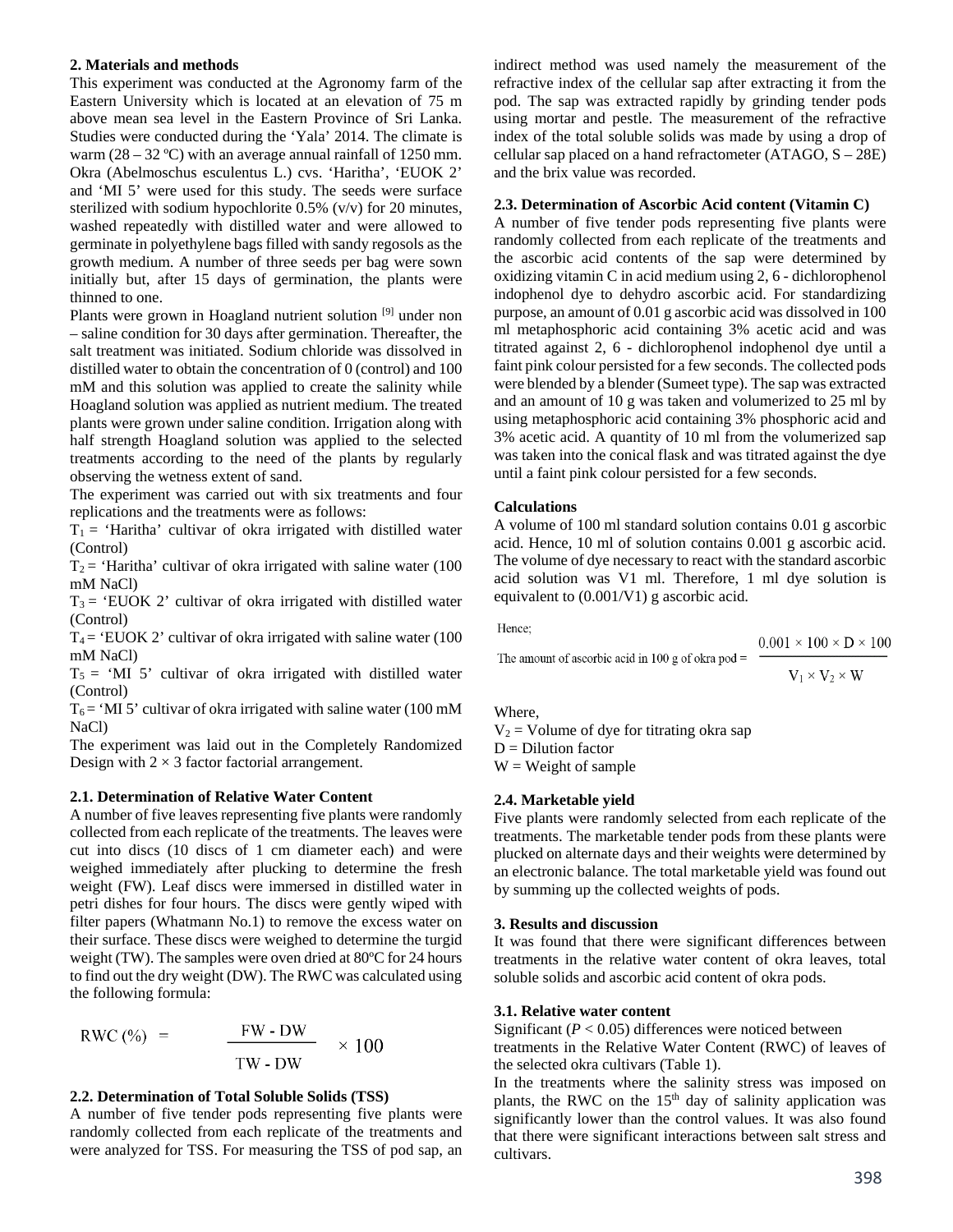| Salt<br><b>stress</b>         | <b>Cultivars</b>                              | <b>Treatments</b> | <b>Relative Water Content</b><br>$($ %) |  |
|-------------------------------|-----------------------------------------------|-------------------|-----------------------------------------|--|
| 0 <sub>m</sub> M              | 'Haritha'                                     | $T_1$             | $86.3 \pm 2.4 a$                        |  |
|                               | 'EUOK 2'                                      | $T_3$             | $84.1 \pm 1.3$ a                        |  |
|                               | $^{\circ}$ MI 5 $^{\circ}$                    | T <sub>5</sub>    | $86.7 \pm 0.2$ a                        |  |
| $100 \text{ mM}$              | 'Haritha'                                     | T <sub>2</sub>    | $67.4 \pm 0.3$ b                        |  |
|                               | 'EUOK 2'                                      | T <sub>4</sub>    | $73.5 \pm 2.2 a$                        |  |
|                               | $^{\circ}$ MI 5 <sup><math>\circ</math></sup> | T <sub>6</sub>    | $58.7 \pm 1.0$ c                        |  |
| Salinity level $(S) < 0.0001$ |                                               |                   |                                         |  |
| Cultivar $(V)$ 0.0013         |                                               |                   |                                         |  |
| Interaction $(S^*V) < 0.0001$ |                                               |                   |                                         |  |

**Table 1:** Effects of salt stress on the Relative Water Content of selected okra cultivars

\* Values with the same letters within the salt treatment do not differ significantly ( $P < 0.05$ ).

\* Values are the means of 20 plants in four replications.

Effects of cultivars on RWC were significantly affected by salt stress at 5% probability level. At 0 mM salt stress, there were no significant differences in the RWC among the cultivars but, at 100 mM salt stress, significant differences were observed in the RWC among the cultivars. Hence, salinity has significantly reduced the RWC of all the tested cultivars. The highest RWC was obtained in the 'EUOK 2' and the lowest one was found in the "MI 5'. Changes in water relations of plants that are stressed by salinity could be seen in certain studies which confirmed that many plants undergo reduced plant water status when they are exposed to salt stress [10]. Appraisal of water relations in plants grown under stress conditions including saline stress is necessary to ascertain that up to what extent cellular water content is maintained because almost all metabolic activities within the cell are dependent on the availability of sufficient amount of water therein  $[11]$ . As stated by  $[12]$ , salt stress significantly reduced the relative water content of *Solanum melongena* L.

Based on this observation, it could be stated that 'EUOK 2' okra cultivar was able to maintain relatively high RWC than the other two cultivars under saline condition. This is a favourable feature with regard to salt tolerance of this cultivar. Cultivars which were believed to be more salt resistant usually maintain higher leaf RWC under salinity stress. The lowest RWC found in the 'MI 5' cultivar exhibits it's susceptibly to salt stress. Salinity alters plant water relations due to decreased availability of water from soil solution as a result of lowered osmotic potential [1].

#### **3.2. Total soluble solids**

It was found that there were significant  $(P < 0.05)$  differences between treatments in the Total Soluble Solids (TSS) of pods of the selected okra cultivars (Table 2). It was also observed that there were significant interactions between salt stress and cultivars.

Effects of cultivars on the TSS were significantly affected by salt stress at 5% probability level. At 0 mM salt stress, there were no significant differences in the TSS among the cultivars but, at 100 mM salt stress, significant differences were observed in the TSS among the cultivars. Salinity therefore has significantly reduced the TSS of all the tested cultivars. The highest TSS was obtained in the 'EUOK 2' whereas the lowest one was found in the 'MI 5'. Based on this observation, 'EUOK 2' okra cultivar was able to maintain relatively high amount of TSS than the other two cultivars under salinity situation. Salt

resistant cultivars usually maintain high TSS under salinity stress. The lowest TSS observed in the 'MI 5' cultivar exhibits its susceptibility to salt stress. Mohamed [13] stated that fruit quality was affected by salinity as the soluble solid content was significantly reduced due to NaCl treatment. Fruit soluble solids were positively correlated with the K % and negatively correlated with the Na %.

**Table 2:** Effects of salt stress on the Total Soluble Solids of pods of selected okra cultivars

| <b>Salt</b><br>stress         | <b>Cultivars</b>                              | <b>Treatments</b> | Total Soluble Solids (%<br>brix) |  |
|-------------------------------|-----------------------------------------------|-------------------|----------------------------------|--|
| 0 <sub>m</sub> M              | 'Haritha'                                     | $T_1$             | $6.8 \pm 0.03$ a                 |  |
|                               | 'EUOK 2'                                      | $T_3$             | $6.4 \pm 0.05$ a                 |  |
|                               | 'MI $5$ '                                     | $T_5$             | $7.1 \pm 0.01$ a                 |  |
| $100 \text{ mM}$              | 'Haritha'                                     | T <sub>2</sub>    | $4.3 \pm 0.04$ a                 |  |
|                               | 'EUOK 2'                                      | T <sub>4</sub>    | $5.8 \pm 0.03$ b                 |  |
|                               | $^{\circ}$ MI 5 <sup><math>\circ</math></sup> | T <sub>6</sub>    | $3.1 \pm 0.04$ c                 |  |
| Salinity level $(S) < 0.0001$ |                                               |                   |                                  |  |
| Cultivar $(V) < 0.0001$       |                                               |                   |                                  |  |
| Interaction $(S^*V) < 0.0001$ |                                               |                   |                                  |  |

\* Values with the same letters within the salt treatment do not differ significantly ( $P < 0.05$ ).

\* Values are the means of 20 plants in four replications.

#### **3.3. Ascorbic Acid content**

It was found that there were significant ( $P < 0.05$ ) differences between treatments in the ascorbic acid contents of pods of the selected okra cultivars (Table 3).

| <b>Table 3:</b> Effects of salt stress on the Ascorbic Acid contents of pods |
|------------------------------------------------------------------------------|
| of selected okra cultivars                                                   |

| Salt<br><b>stress</b>                                                                                                                                                                                                                               | <b>Cultivars</b> | <b>Treatments</b> | <b>Ascorbic Acid contents</b><br>$(mg 100 g^{-1})$ |  |
|-----------------------------------------------------------------------------------------------------------------------------------------------------------------------------------------------------------------------------------------------------|------------------|-------------------|----------------------------------------------------|--|
| 0 <sub>m</sub> M                                                                                                                                                                                                                                    | 'Haritha'        | T <sub>1</sub>    | $9.3 \pm 0.67$ a                                   |  |
|                                                                                                                                                                                                                                                     | 'EUOK 2'         | $T_3$             | $9.1 \pm 0.63$ a                                   |  |
|                                                                                                                                                                                                                                                     | $^{\circ}$ MI 5' | T <sub>5</sub>    | $10.0 \pm 0.12$ a                                  |  |
| $100 \text{ mM}$                                                                                                                                                                                                                                    | 'Haritha'        | T <sub>2</sub>    | $6.7 \pm 0.31$ b                                   |  |
|                                                                                                                                                                                                                                                     | 'EUOK 2'         | T <sub>4</sub>    | $3.3 \pm 0.27$ c                                   |  |
|                                                                                                                                                                                                                                                     | 'MI $5$ '        | T <sub>6</sub>    | $10.0 \pm 0.53$ a                                  |  |
| Salinity level $(S) < 0.0001$                                                                                                                                                                                                                       |                  |                   |                                                    |  |
| Cultivar $(V) < 0.0001$                                                                                                                                                                                                                             |                  |                   |                                                    |  |
| Interaction $(S^*V) < 0.0001$                                                                                                                                                                                                                       |                  |                   |                                                    |  |
| $\mathbf{r} \cdot \mathbf{r}$ , and the set of the set of the set of the set of the set of the set of the set of the set of the set of the set of the set of the set of the set of the set of the set of the set of the set of the set of<br>1.77.1 |                  |                   |                                                    |  |

Values with the same letters within the salt treatment do not differ significantly ( $P < 0.05$ ).

\* Values are the means of 20 plants in four replications

In the treatments where the salinity stress was imposed on plants, the ascorbic acid contents of the pods were significantly lower than the control values. It was also found that there were significant interactions between salt stress and cultivars. Effects of cultivars on the ascorbic acid contents were significantly affected by salt stress at 5% probability level. At 0 mM salt stress, there were no significant differences in the ascorbic acid contents of the pods among the cultivars but, at 100 mM salt stress, significant differences were observed in the ascorbic acid contents among the cultivars. Salinity therefore has significantly reduced the ascorbic acid contents of pods of all the tested cultivars. The highest ascorbic acid content was obtained in the 'MI 5' and the lowest one was found in the 'EUOK 2'. From this observation it could be stated that 'MI 5' cultivar of okra was able to maintain high level of ascorbic acid content compared to the other two cultivars under saline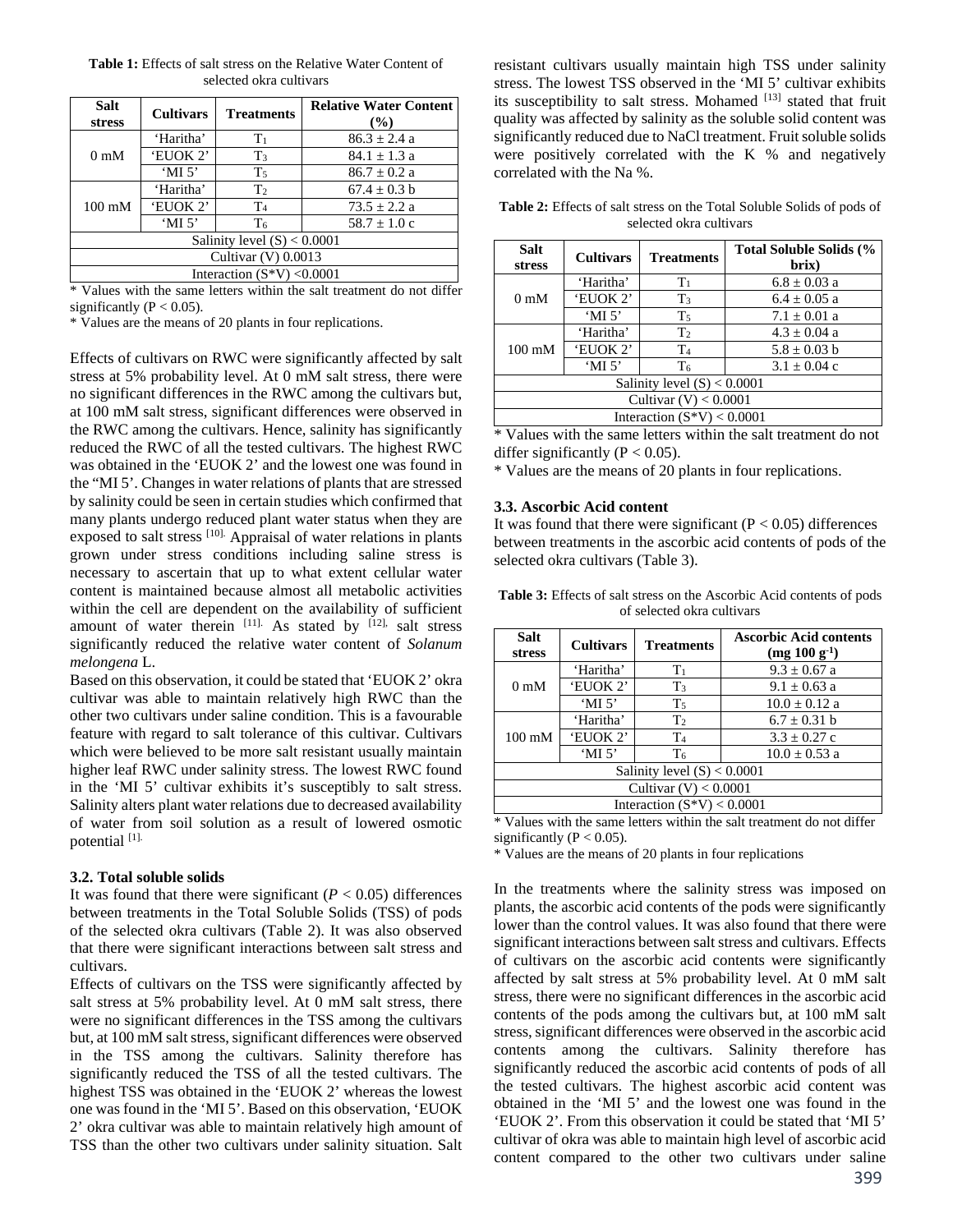condition. Retention of high level of ascorbic acid content of 'MI 5' okra cultivar under salinity condition would have been a characteristic feature of this cultivar. The lowest ascorbic acid content exhibited in the "EUOK 2' indicates its susceptibility to salt stress. Mohamed [13] stated that ascorbic acid is a very important component of fruit quality. They further stated that ascorbic acid was substantially affected by salinity as the content was changed due to saline treatment. According to  $[14]$ ascorbic acid is involved in counteracting adverse effects of salt stress in tomato.

#### **3.4. Yield**

It was found that there were significant ( $P < 0.05$ ) differences between treatments in the fresh pod yield of okra cultivars (Table 4).

**Table 4:** Effects of salt stress on the fresh pod yields of selected okra cultivar**s** 

| <b>Salt stress</b>            | <b>Cultivars</b>           | <b>Treatments</b> | Marketable yield (t ha |  |
|-------------------------------|----------------------------|-------------------|------------------------|--|
| 0 <sub>m</sub> M              | 'Haritha'                  | T <sub>1</sub>    | $9.8 \pm 0.41$ ab      |  |
|                               | 'EUOK 2'                   | $T_3$             | $10.0 \pm 0.60$ a      |  |
|                               | $^{\circ}$ MI 5 $^{\circ}$ | T <sub>5</sub>    | $8.6 \pm 0.25$ b       |  |
| $100 \text{ mM}$              | 'Haritha'                  | T <sub>2</sub>    | $5.7 \pm 0.13$ b       |  |
|                               | 'EUOK 2'                   | T <sub>4</sub>    | $7.4 \pm 0.23$ a       |  |
|                               | $^{\circ}$ MI 5 $^{\circ}$ | T <sub>6</sub>    | $4.3 \pm 0.12$ c       |  |
| Salinity level $(S) < 0.0001$ |                            |                   |                        |  |
| Cultivar $(V) < 0.0001$       |                            |                   |                        |  |
| Interaction $(S^*V) < 0.0162$ |                            |                   |                        |  |

\* Values with the same letters within the salt treatment do not differ significantly ( $P < 0.05$ ).

\* Values are the means of 20 plants in four replications

In the treatments where the salinity stress was imposed on plants, the fresh pod yields were significantly lower than the control values. It was also observed that there were significant interactions between salt stress and cultivars on the yield of okra pods.

Effects of cultivars on the yield were significantly affected by salt stress at 5% probability level. At 0 mM salt stress, there were no significant differences in the yield among the cultivars but at 100 mM salt stress, significant differences were observed in the yield among the cultivars. Hence, salinity has significantly reduced the fresh pod yields of all the tested cultivars. The highest fresh pod weight  $(7.4 \text{ tha}^{-1})$  was obtained in the 'EUOK 2' and the lowest one  $(4.3 \text{ tha}^{-1})$  was found in the 'MI 5'. As stated by <sup>[14]</sup> reduction in crop yield in saline and saline – sodic soils is associated with osmotic and specific ion effects and the degree and extent of the adverse effect is further exacerbated when saline water is used for irrigation. Based on this observation it could be stated that 'EUOK 2' was able to produce substantially high yield under saline condition. Thus, salinity has caused less impact on the yield of 'EUOK 2' and therefore it could be considered as a salt tolerant crop compared to the others.

## **4. Conclusions**

Salt stress reduced the water status of the selected okra cultivars by reducing the Relative Water Content. Okra cultivar 'EUOK 2' was able to maintain high RWC under salinity condition. The Total Soluble Solids (TSS) and Ascorbic Acid contents of the okra pods were reduced by salt stress. 'EUOK 2' showed the

highest TSS than the other two cultivars under saline condition. The highest Ascorbic Acid content was obtained in the 'MI 5' okra cultivar. 'EUOK 2' produced the highest fresh pod yield followed by 'Haritha' and 'MI 5'. By considering the tested parameters, it was concluded that all these parameters were affected by salinity and okra cultivar 'EUOK 2' was identified as the most salt tolerant okra cultivar among the tested cultivars which was able to maintain certain of these parameters to a substantially high level under salt stress condition and thus could be suitable for salt prone environment of the sandy regosols.

#### **5. References**

- 1 Munns R. Comparative physiology of salt and water stress. Plant Cell Environment 2002; 25:239-250.
- 2 Moisender PH, McClinton E, Paerl HW. Salinity effects on growth, photosynthetic parameters and nitrogenase activity in estuarine planktonic cyanobacteria. Microbiology and Ecology 2002; 43:432–442.
- 3 Hayat S, Hasan SA, Yusuf M, Hayat Q, Ahmad A. Effect of 28 – homobrassinolide on photosynthesis fluorescence and antioxidant system in the presence or absence of salinity and temperature in *Vigna radiata*. Environmental and Experimental Botany 2010; 69:105–112
- 4 Oyenuga VA. Nigeria's Foods and Feeding Stuffs, their Chemistry and Nutrients Value. 3rd Ed. University Press. Ibadan, 1968.
- 5 Khan A, Rao SA, Mc Neilly T. Assessment of salinity tolerance based upon seedling root growth response functions in maize (Zea mays L.), *Euphytica* 2003; 131(1):81-89.
- 6 Maggio A, Pascale SD, Angelino G, Ruggiero C, Barbieri G. Physiological response of tomato to saline irrigation in long–term salinized soils. European Journal of Agronomy. 2004; 21:149–159.
- 7 Nadeem SM, Zahir ZA, Naveed M, Arshad M. Shahzad SM. Variation in growth and ion uptake of maize due to inoculation with plant growth promoting rhizobacteria under salt stress. Soil and Environment, 2006; 25:78–84.
- 8 Lee G, Carrow RN, Duncan RR. Growth and water relation responses to salinity stress in halophytic seashore paspalum ecotypes, *Scientia Horticultural*, 2005; 104:221- 236.
- 9 Hoagland DR, Arnon DJ. The water culture method for growing plants without soil. California Agricultural Experiment Station Circular, 1950; 347:1-32.
- 10 Gama PBS, Tanaka K, Eneji A, Eltayeb AE, Elsiddig K. Salt induced stress effects on biomass, photosynthetic rate and reactive oxygen species scavenging enzyme accumulation in common bean. J Plant Nutr. 2009; 32(5):837–854.
- 11 Ashraf M, Akram NA, Al–Qurainy F, Foolad MR. Drought Tolerance: Roles of Organic Osmolytes, Growth Regulators and Mineral Nutrients. Adv. Agron, 2011; 111:249–296.
- 12 Shaheen S, Naseer S, Ashraf M, Akram NA. Salt Stress Affects Water Relations, Photosynthesis and Oxidative Defense Mechanisms in *Solanum melongena* L. J. Plant Interactions, 2013; 8(1): 85–96.
- 13 Mohamed W, Elwan M, Khalid E, Abdulhamed T. Tomato fruit quality as affected by salinity. Department of